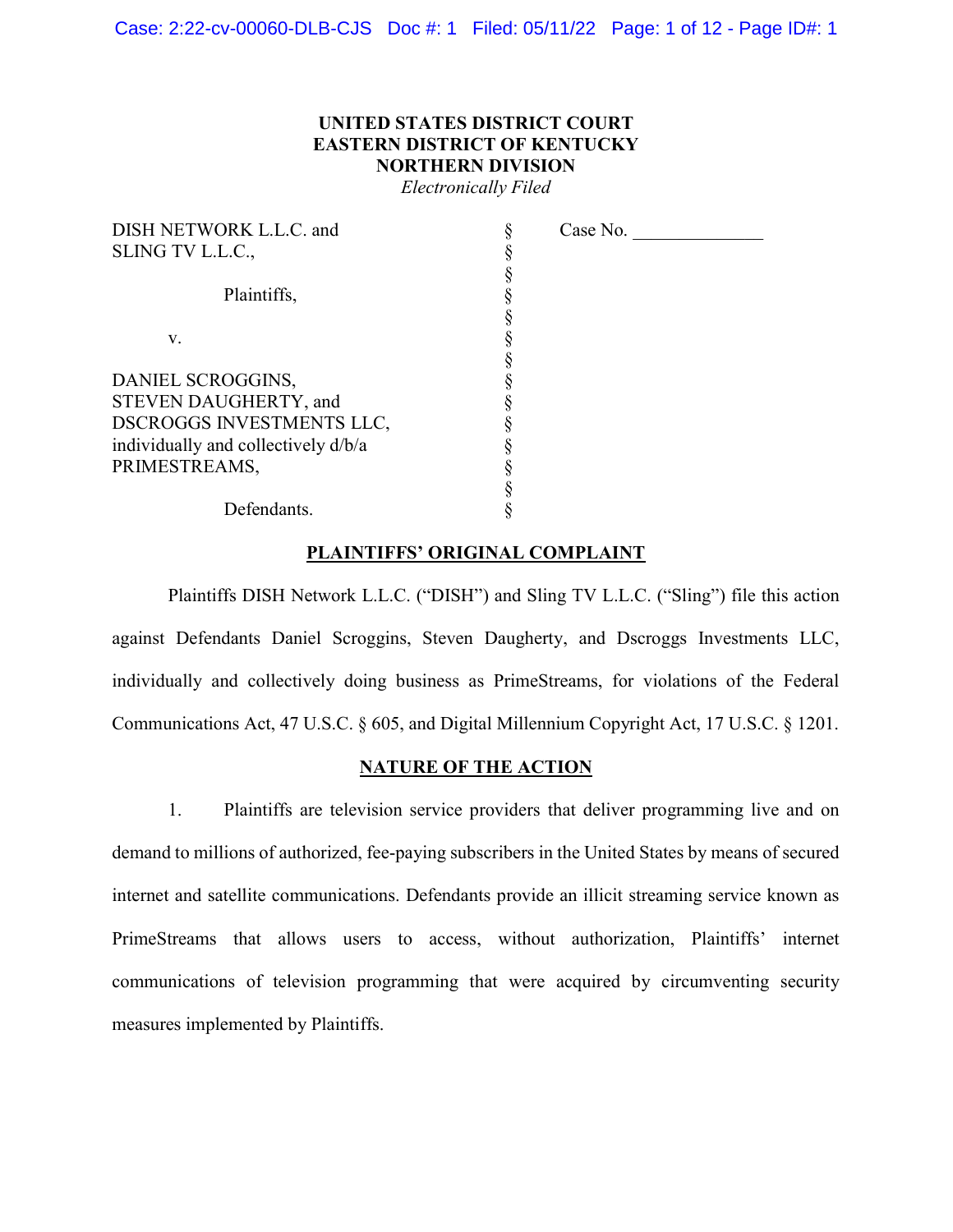## **PARTIES**

2. Plaintiff DISH Network L.L.C. is a Colorado limited liability company having its principal place of business in Englewood, Colorado.

3. Plaintiff Sling TV L.L.C. is a Colorado limited liability company having its principal place of business in Englewood, Colorado.

4. Defendant Daniel Scroggins ("Scroggins") is an individual residing in Burlington, Kentucky.

5. Defendant Steven Daugherty ("Daugherty") is an individual residing in Havana, Illinois.

6. Defendant Dscroggs Investments LLC ("DSI") is a Kentucky limited liability company having its principal place of business in Burlington, Kentucky.

7. On information and belief, Scroggins and Daugherty are co-owners of the PrimeStreams service and authorize, control, participate in, and receive direct financial benefits from the infringing activities alleged herein. Scroggins and Daugherty processed payments for their PrimeStreams service through DSI. Scroggins, Daugherty, and DSI are collectively referred to as "Defendants."

## JURISDICTION & VENUE

8. The Court has subject matter jurisdiction under 28 U.S.C. § 1331 because Plaintiffs assert claims for violations of 47 U.S.C. § 605 and 17 U.S.C. § 1201.

9. Defendants are subject to personal jurisdiction in this Court pursuant to Fed. R. Civ. P. 4(k)(1)(A) because Defendants, through their PrimeStreams service, have purposefully directed their conduct toward and purposefully availed themselves of the privileges of conducting business in Kentucky, causing injury to Plaintiffs in Kentucky. Defendants DSI and Scroggins are also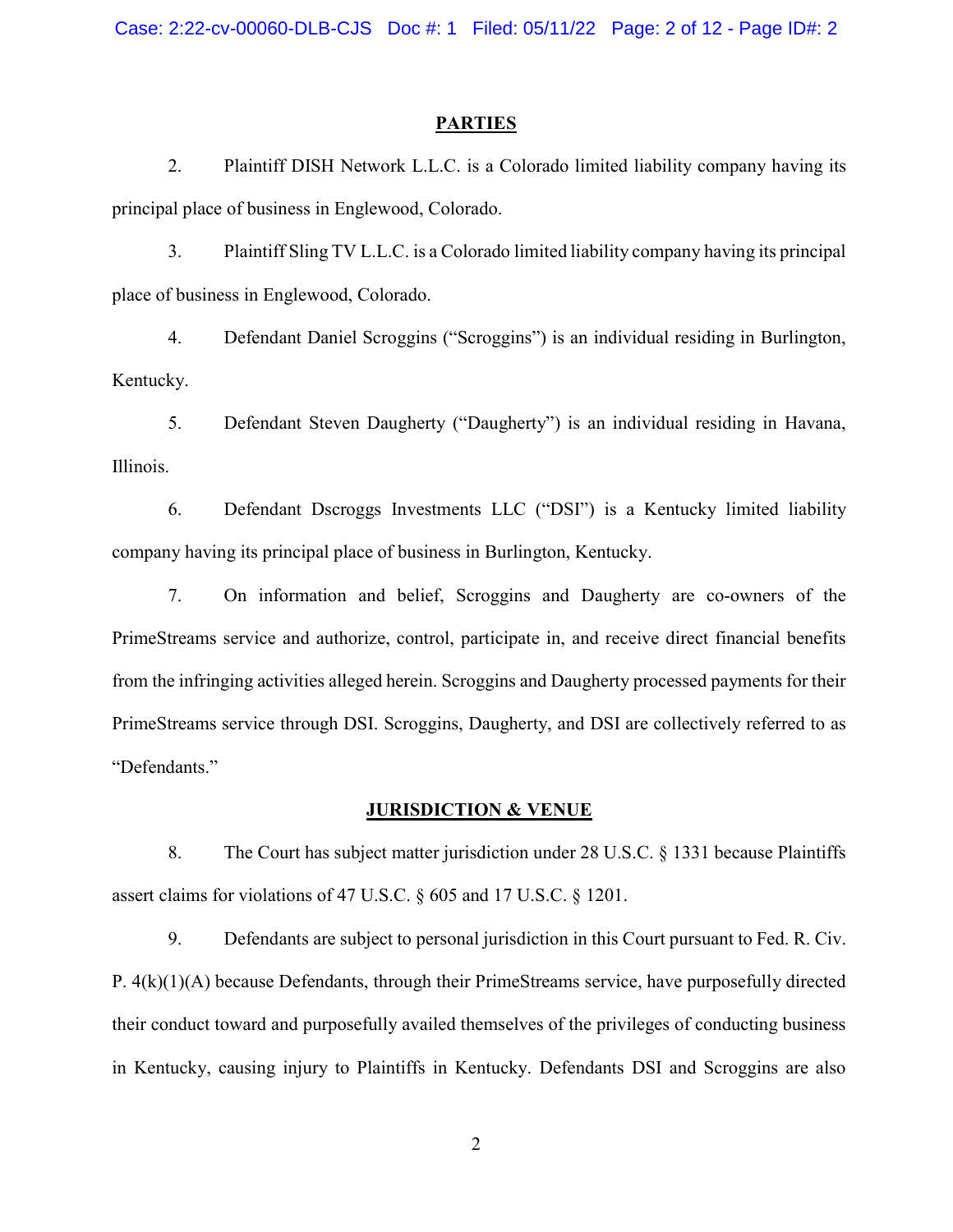subject to personal jurisdiction in this Court because each reside in Kentucky.

10. Defendant Daugherty is also subject to personal jurisdiction in this Court under Kentucky's long arm statute KRS  $\S$  454.210(2)(a)1-4.

11. Venue is proper in this Court under 28 U.S.C. § 1391 because a substantial part of the events giving rise to Plaintiffs' claims occurred in this judicial district.

## DEFENDANTS' REBROADCASTING SCHEME

12. Plaintiffs deliver television programming to millions of subscribers nationwide using the public internet (the "Programming"). Plaintiffs' internet transmissions of the Programming are secured using digital rights management ("DRM") technologies that include, based upon the subscriber's viewing platform, Google's Widevine DRM, Apple's FairPlay DRM, and Microsoft's PlayReady DRM. Each DRM has a key-based encryption and decryption process that is used to make the Programming accessible to only authorized subscribers that purchased access to the Programming from Plaintiffs and restricts unauthorized access to, copying, and retransmission of the Programming.

13. Defendants' PrimeStreams service was marketed and sold to users through Facebook and web domains that include primestreams.tv, primestreamstv.com, and primehosting.one ("PrimeStreams Domains"). On information and belief, Scroggins registered the PrimeStreams Domains.

14. PrimeStreams was advertised as a subscription-based streaming service providing over 3,000 channels, movies on demand, pay-per-view events, and sports programming, among other content, all for a low monthly fee.

15. The Programming has been retransmitted on the PrimeStreams service without Plaintiffs' authorization, thereby allowing PrimeStreams users to receive the Programming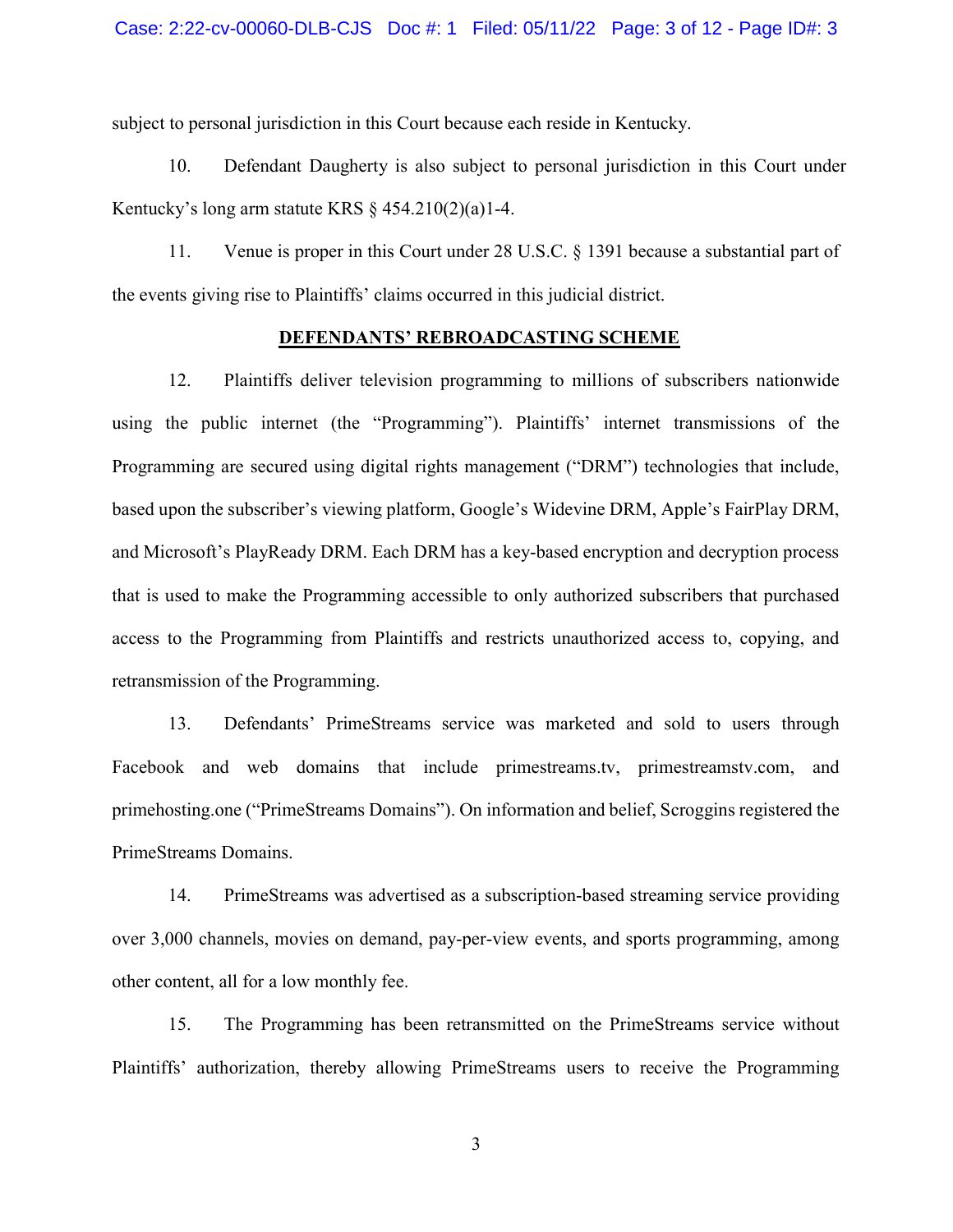#### Case: 2:22-cv-00060-DLB-CJS Doc #: 1 Filed: 05/11/22 Page: 4 of 12 - Page ID#: 4

without paying the requisite subscription fee to Plaintiffs. Periodic monitoring conducted on a sampling of channels on the PrimeStreams service identified more than one hundred instances where PrimeStreams was configured to retransmit the Programming, including A&E, AMC, GAC Living, and The Cowboy Channel.

16. The Programming retransmitted on the PrimeStreams service was received from Plaintiffs' internet communications. Identifiers unique to Plaintiffs' internet communications were detected when viewing the Programming on the PrimeStreams service, thereby confirming that Plaintiffs' internet communications are the source of the Programming retransmitted on the PrimeStreams service.

17. On information and belief, Defendants directly engage in, aid and abet, or act within the scope of a principal-agent relationship with other persons in establishing subscription accounts with Plaintiffs and using those accounts to obtain the Programming retransmitted on the PrimeStreams service.

18. On information and belief, Defendants directly engage in, aid and abet, or act within the scope of a principal-agent relationship with other persons in circumventing DRMs that control access to the Programming in order to retransmit the Programming on the PrimeStreams service. The DRMs are believed to be circumvented using either a differential fault analysis attack where faults are injected into the DRM to disrupt its operation and create pathways to extract the keys necessary to decrypt the Programming, or a man-in-the-middle attack whereby customized software is used to bypass the DRM by intercepting the Programming passing from the DRM's decryption library to the user's viewing platform.

19. Defendants profit from the PrimeStreams service through the sale of codes that are designed and produced to enable a set-top box or other internet-enabled device to access servers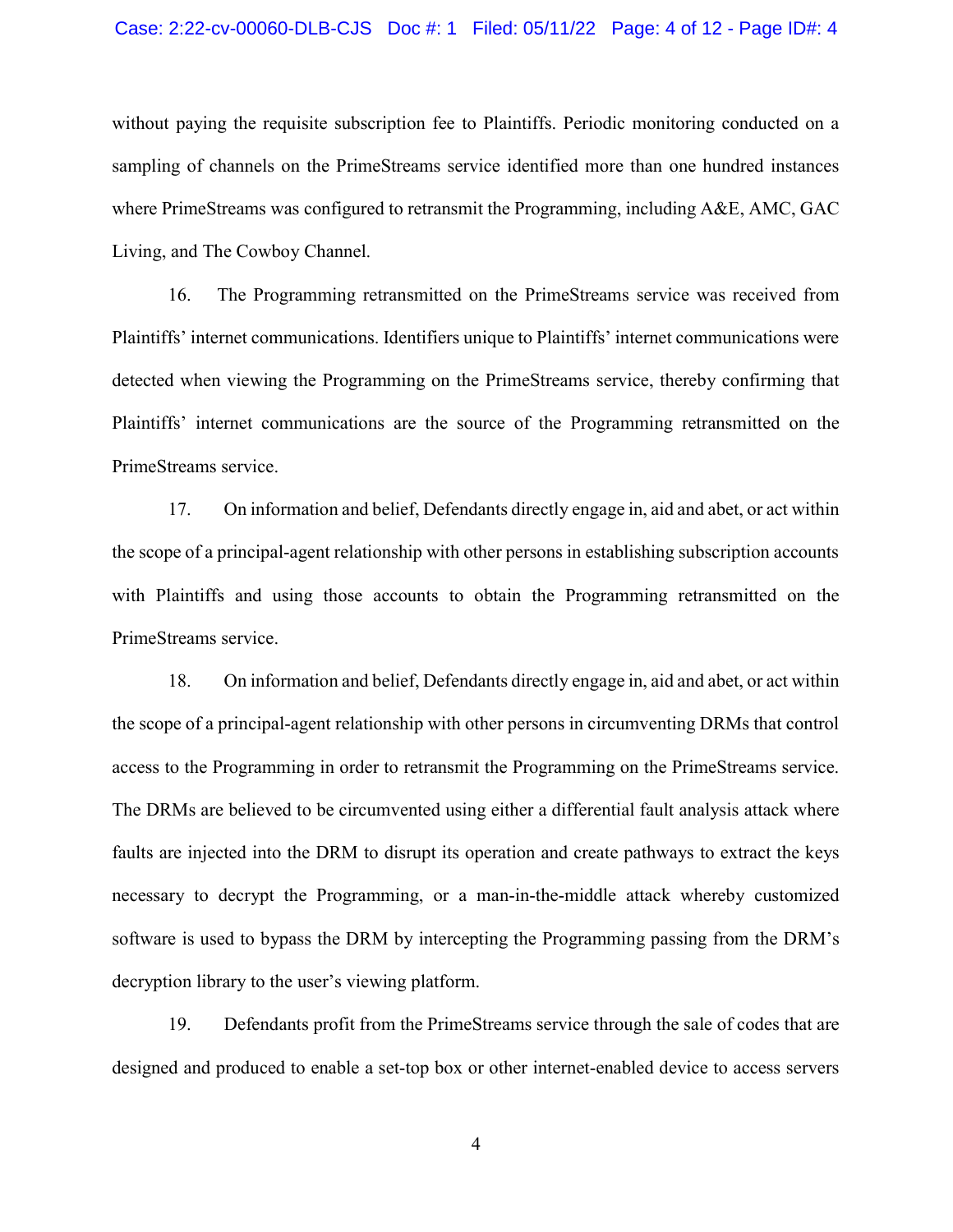#### Case: 2:22-cv-00060-DLB-CJS Doc #: 1 Filed: 05/11/22 Page: 5 of 12 - Page ID#: 5

used to retransmit the Programming on the PrimeStreams service (a "Device Code"). A valid Device Code is required to access the Programming on the PrimeStreams service.

20. Defendants sold Device Codes at the PrimeStreams Domains for approximately \$10 per month of access to the PrimeStreams service. Purchasers could also select Device Codes that were valid for longer periods of time or that allowed for additional device connections at varying prices.

21. Defendants also sold Devices Codes at the PrimeStreams Domains in bundles or panels referred to as "Reseller Credits." Device Code panels were marketed and sold to authorized resellers of the PrimeStreams service, which in turn sold the Device Codes to their own customers. Resellers purchased the Device Code panels from Defendants for approximately \$2.50 to \$4 per month of access to the PrimeStreams service, the price depending on factors such as the quantity purchased. Defendants received payments for Device Code panels by means that included wire transfers to DSI and checks made payable to DSI that were mailed to Daugherty.

22. On information and belief, Defendants' authorized resellers also sold Device Codes for rebranded versions of the PrimeStreams service that offered the Programming, going by names such as Firesticksteve or FSS, Bing TV, and Better Than Cable TV. Defendants are believed to operate the rebranded services as a continuation of, and in the same manner as, the PrimeStreams service.

23. Defendants were notified that their PrimeStreams service violated federal laws and were asked to cease and desist from such activity, as early as September 24, 2021, but PrimeStreams has continued to operate.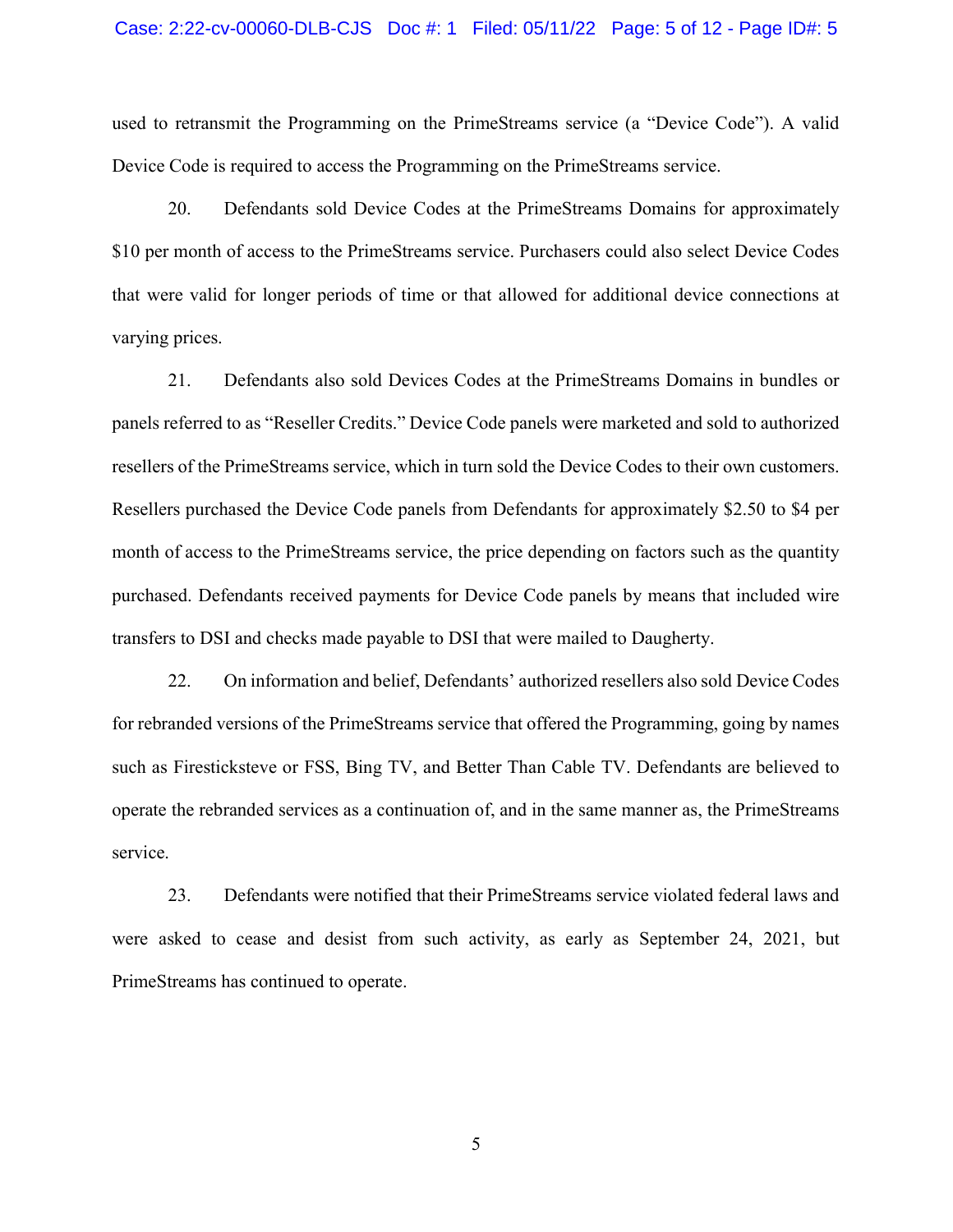## CLAIMS FOR RELIEF

# COUNT I Violations of the FCA, 47 U.S.C. § 605(a)

24. Plaintiffs repeat and reallege the allegations in paragraphs 1-23.

25. Defendants received or assisted in receiving Plaintiffs' internet communications of the Programming and then transmitted or assisted in transmitting Plaintiffs' internet communications of the Programming to users of the PrimeStreams service. Defendants divulged and published the Programming to users of their PrimeStreams service that were not entitled to receive the Programming, without Plaintiffs' authorization and in violation of 47 U.S.C. § 605(a).

26. Defendants' violations of 47 U.S.C. § 605(a) were willful and for purposes of commercial advantage and private financial gain.

27. Defendants were aware or had reason to believe their actions violated 47 U.S.C. § 605(a). Such violations have caused damage to Plaintiffs in an amount to be proven at trial. Unless restrained and enjoined, Defendants will continue to violate 47 U.S.C. § 605(a).

# COUNT II Violations of the  $\overline{FCA, 47}$  U.S.C. § 605(e)(4)

28. Plaintiffs repeat and reallege the allegations in paragraphs 1-23.

29. Defendants sell and distribute Device Codes for purposes of divulging and publishing the Programming to users of their PrimeStreams service in violation of 47 U.S.C. § 605(e)(4). Defendants intended for Device Codes to be used in divulging and publishing the Programming to users of their PrimeStreams service that were not entitled to receive the Programming, which is activity proscribed by 47 U.S.C. § 605(a),

30. Defendants' violations of 47 U.S.C. § 605(e)(4) were willful and for purposes of commercial advantage and private financial gain.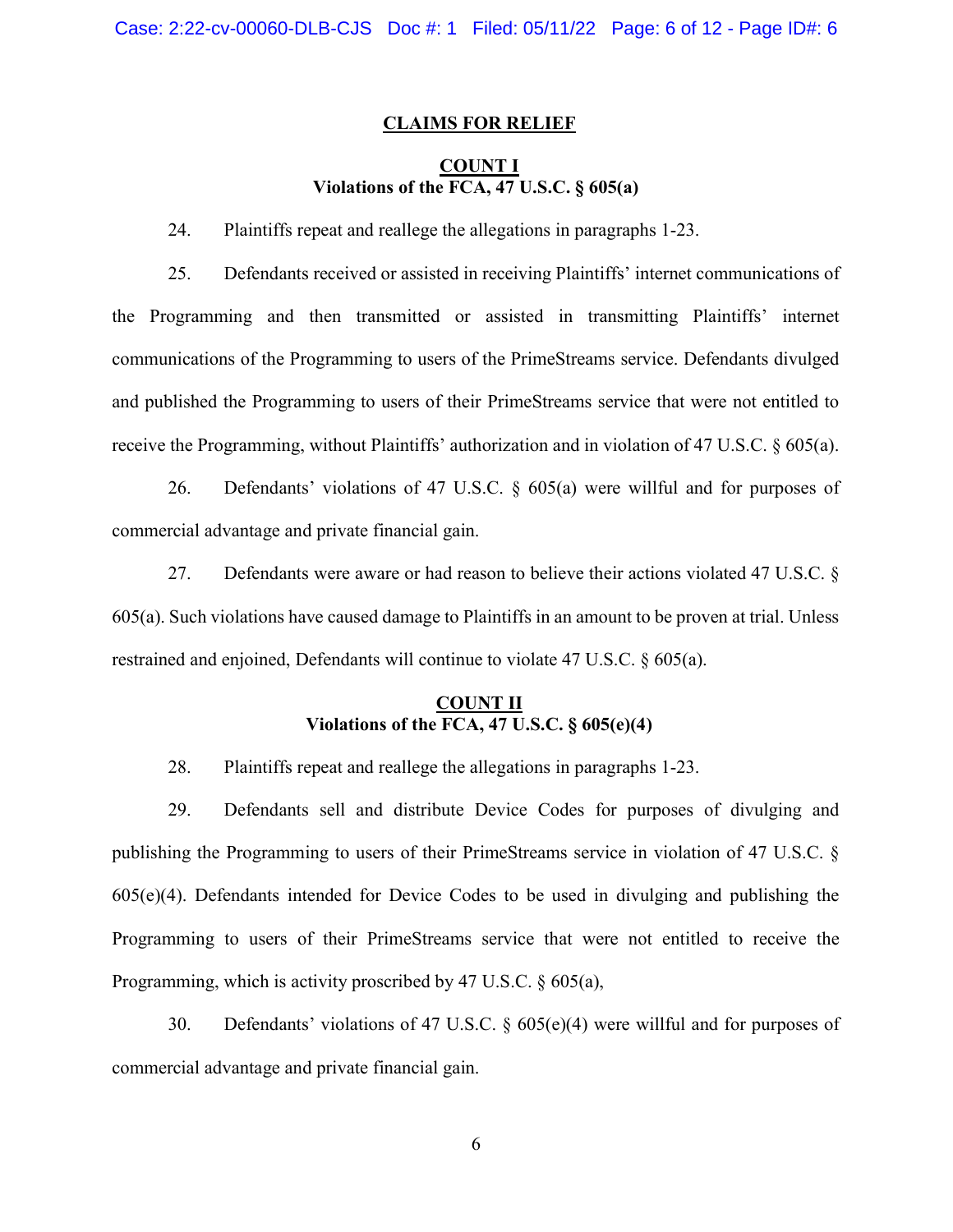31. Defendants were aware or had reason to believe that their actions violated 47 U.S.C. § 605(e)(4). Such violations caused damage to Plaintiffs in an amount to be proven at trial. Unless restrained and enjoined, Defendants will continue to violate 47 U.S.C. § 605(e)(4).

# COUNT III Violations of the DMCA,  $17$  U.S.C.  $\S$   $1201(a)(1)(A)$

32. Plaintiffs repeat and reallege the allegations in paragraphs 1-23.

33. Plaintiffs use technological protection measures such as the DRMs to effectively control access to their internet communications of the Programming that includes works protected under the Copyright Act. Plaintiffs are authorized to protect the copyrighted content aired on their internet communications from unauthorized reception and viewing and implement these technological protection measures with the copyright owners' consent.

34. The DRMs implemented by Plaintiffs are circumvented to acquire the Programming that is retransmitted without authorization on the PrimeStreams service. On information and belief, Defendants acquire the Programming for the PrimeStreams service by directly engaging in, aiding and abetting, or acting in the scope of a principal-agent relationship with other persons to circumvent that DRMs used to control access to the Programming, in violation of 17 U.S.C. § 1201(a)(1)(A).

35. Defendants' violations of 17 U.S.C. § 1201(a)(1)(A) were willful and for purposes of commercial advantage and private financial gain.

36. Defendants were aware or had reason to believe that their actions violated 17 U.S.C.  $\S 1201(a)(1)(A)$ . Such violations have caused damage to Plaintiffs in an amount to be proven at trial. Unless restrained and enjoined, Defendants will continue to violate 17 U.S.C. §  $1201(a)(1)(A)$ .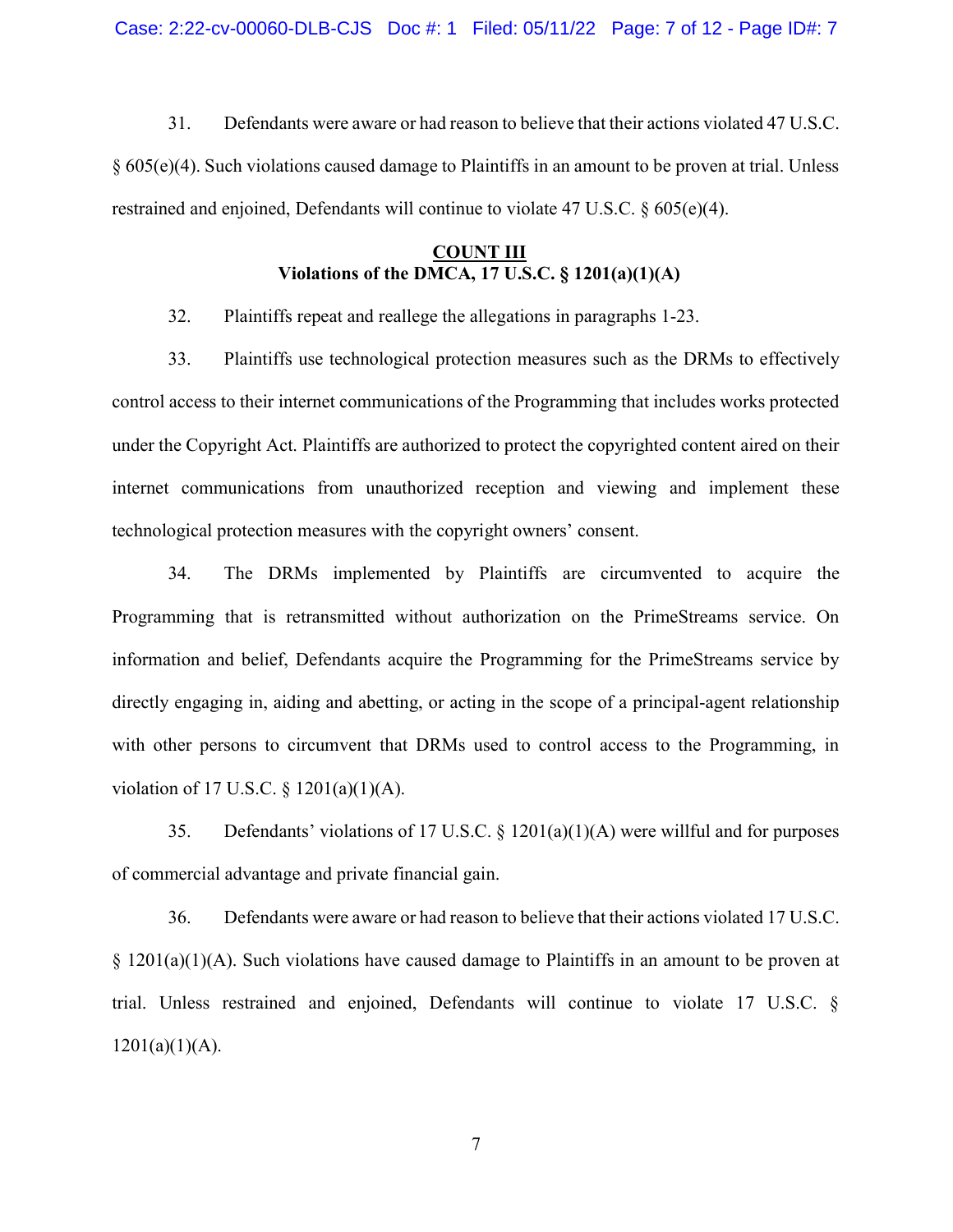# COUNT IV Violations of the DMCA,  $17 \text{ U.S.C.} \$ §  $1201(a)(2)$

37. Plaintiffs repeat and reallege the allegations in paragraphs 1-23.

38. Plaintiffs use technological protection measures such as the DRMs to effectively control access to their internet communications of the Programming that includes works protected under the Copyright Act. Plaintiffs are authorized to protect the copyrighted content aired on their internet communications from unauthorized reception and viewing and implement these technological protection measures with the copyright owners' consent.

39. The DRMs implemented by Plaintiffs are circumvented to acquire the Programming that is retransmitted without authorization on the PrimeStreams service. On information and belief, the DRMs are circumvented using either a differential fault analysis attack or a man-in-the-middle attack carried out as part of the operation of the PrimeStreams service. The PrimeStreams service, or at least a component or part thereof, is primarily designed and produced for the purpose of circumventing the DRMs implemented by Plaintiffs and has only limited commercially significant purpose or use other than to circumvent such DRMs. Defendants violate 17 U.S.C. § 1201(a)(2) by manufacturing, offering to the public, providing, or otherwise trafficking in the PrimeStreams service.

40. Defendants' actions that constitute violations of 17 U.S.C. § 1201(a)(2) have been performed without the authorization or consent of Plaintiffs or, on information and belief, any owner of the copyrighted content provided by Plaintiffs.

41. Defendants violations of 17 U.S.C. § 1201(a)(2) were willful and for purposes of commercial advantage and private financial gain.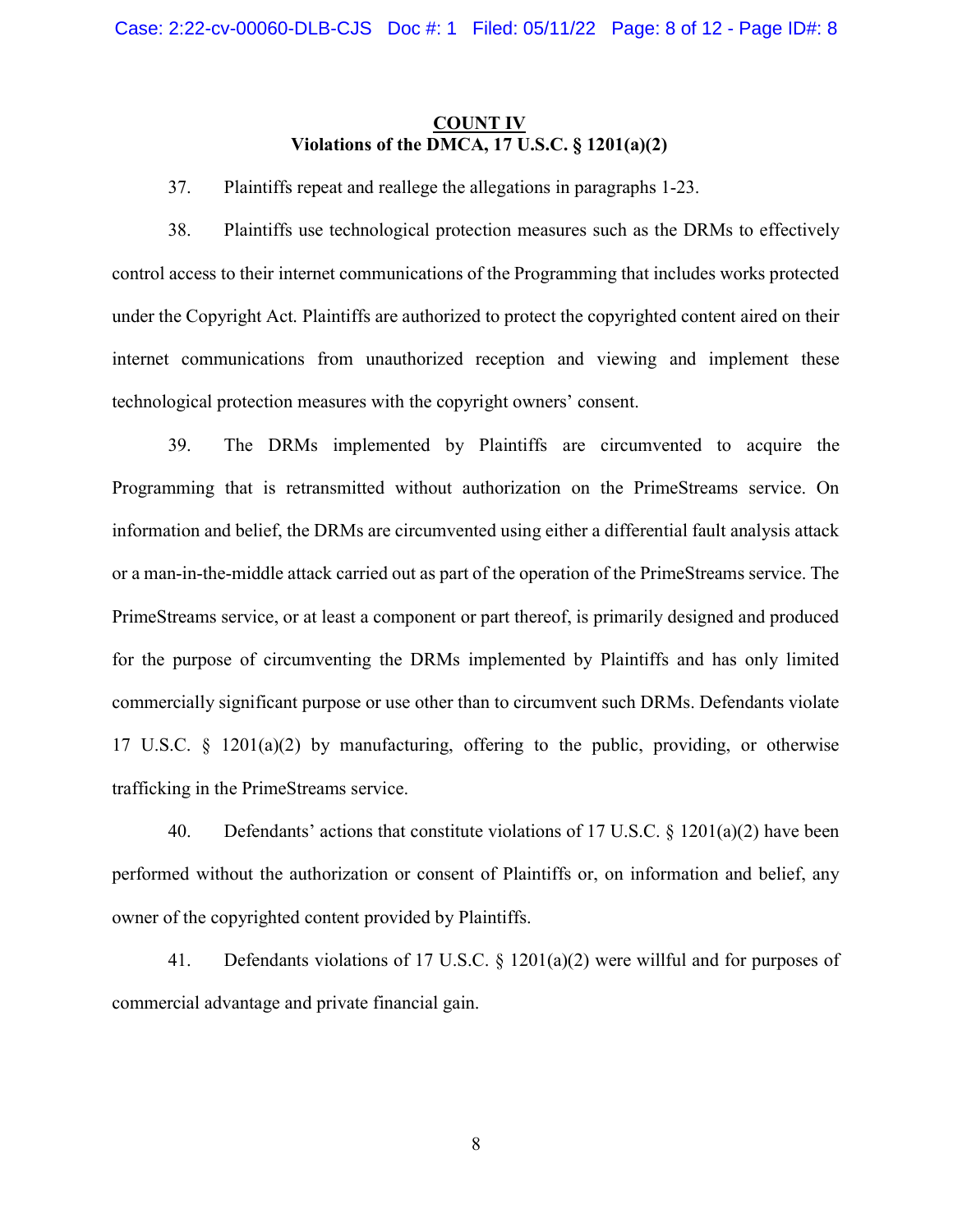42. Defendants were aware or had reason to believe their actions violated 17 U.S.C. § 1201(a)(2). Such violations have caused damage to Plaintiffs in an amount to be proven at trial. Unless restrained and enjoined, Defendants will continue to violate 17 U.S.C. § 1201(a)(2).

#### PRAYER FOR RELIEF

Plaintiffs request a judgment against Defendants as follows:

A. For a permanent injunction under Fed. R. Civ. P. 65, 47 U.S.C.  $\S 605(e)(3)(B)(i)$ , and 17 U.S.C. § 1203(b)(1) that prohibits Defendants, and any officer, agent, servant, employee, or other person acting in active concert or participation with any of them that receives actual notice of the order, from:

1. Receiving or assisting others in receiving, transmitting or assisting others in transmitting, divulging, or publishing DISH or Sling's internet communications of television programming or the content of such communications without authorization, including through the PrimeStreams service or any similar streaming service;

2. Selling or distributing any device or equipment that is intended for divulging or publishing DISH or Sling's internet communications of television programming or the content of such communications, including codes or credits used to access the PrimeStreams service or any similar streaming service;

3. Circumventing a DRM or any other technological protection measure that controls access to DISH or Sling's internet communications of television programming, including through the use of DISH or Sling subscription accounts to provide the programming for the PrimeStreams service or any similar streaming service;

4. Manufacturing, offering to the public, providing, or otherwise trafficking in the PrimeStreams service or any similar streaming service, codes or credits used to access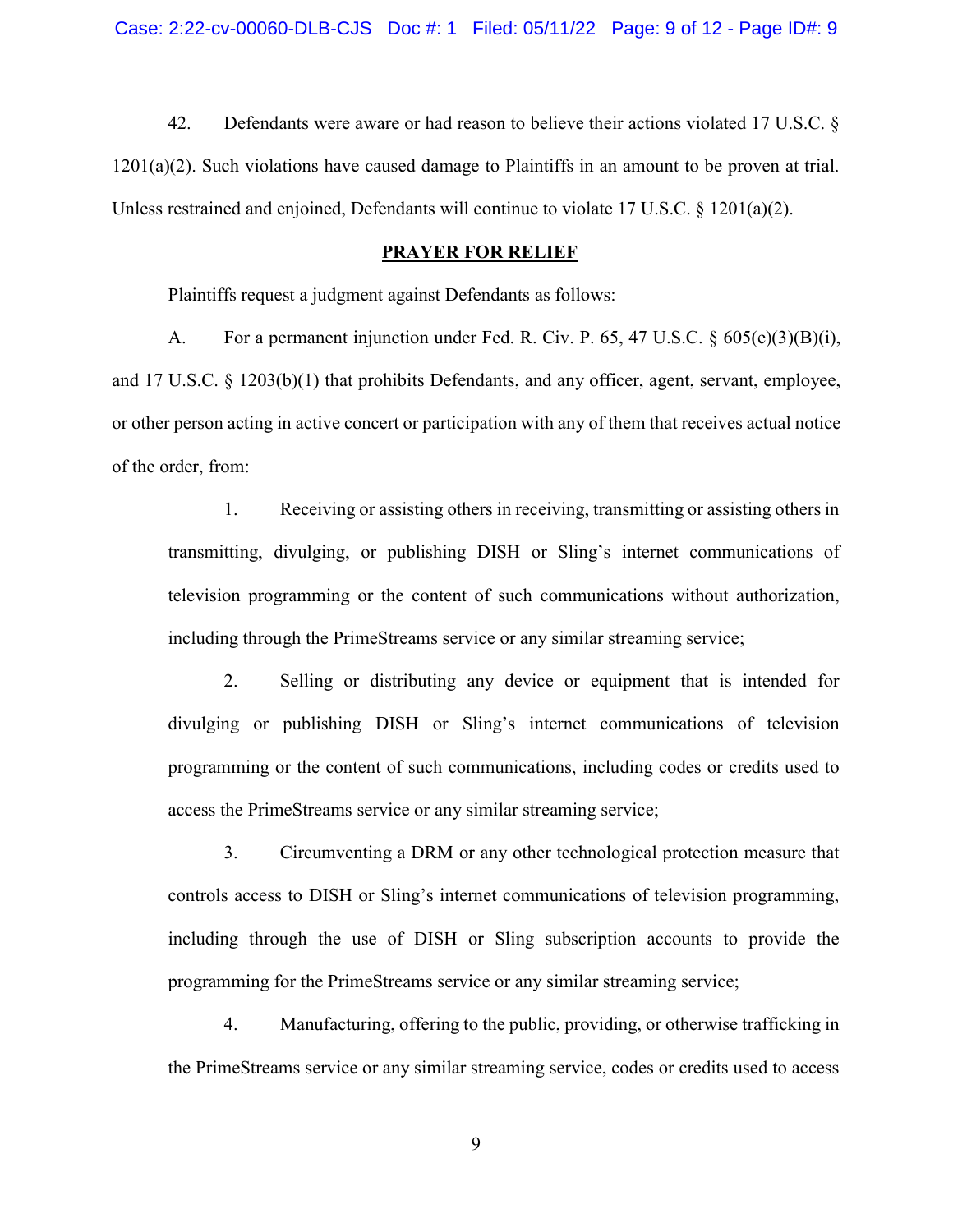the PrimeStreams service of any similar streaming service, or any other technology, product, service, device, component, or part thereof that:

a. is primarily designed or produced for circumventing a technological measure employed by DISH or Sling that controls access to copyrighted works;

b. has only limited commercially significant purpose or use other than circumventing a technological measure employed by DISH or Sling that controls access to copyrighted works;

c. is marketed for purposes of circumventing a technological measure employed by DISH or Sling that controls access to copyrighted works;

B. For an order impounding and allowing Plaintiffs to take possession of and destroy any codes or credits used to access the PrimeStreams service, any technologies used in circumventing the DRMs, and any other device, equipment, or technology in Defendants' possession, custody, or control that the Court believes to have been involved in a violation of the FCA or DMCA, pursuant to 47 U.S.C.  $\S 605(e)(3)(B)(i)$  and 17 U.S.C.  $\S 1203(b)(2)$ ;

C. For an order permanently transferring all domain names that Defendants used in connection with the PrimeStreams service to Plaintiffs;

D. For an order requiring Defendants to preserve and turn over to Plaintiffs all hard copy and electronic records regarding persons involved in the PrimeStreams service;

E. Award Plaintiffs the greater of (1) their combined actual damages together with Defendants' profits that are attributable to the violations identified in Count I, or (2) statutory damages up to \$10,000 for each violation of 47 U.S.C. § 605(a), pursuant to 47 U.S.C. §  $605(e)(3)(C)(i)(I)$ -(II). In either scenario, the damages should be increased by \$100,000 for each violation, in accordance with 47 U.S.C.  $\S 605(e)(3)(C)(ii)$ ;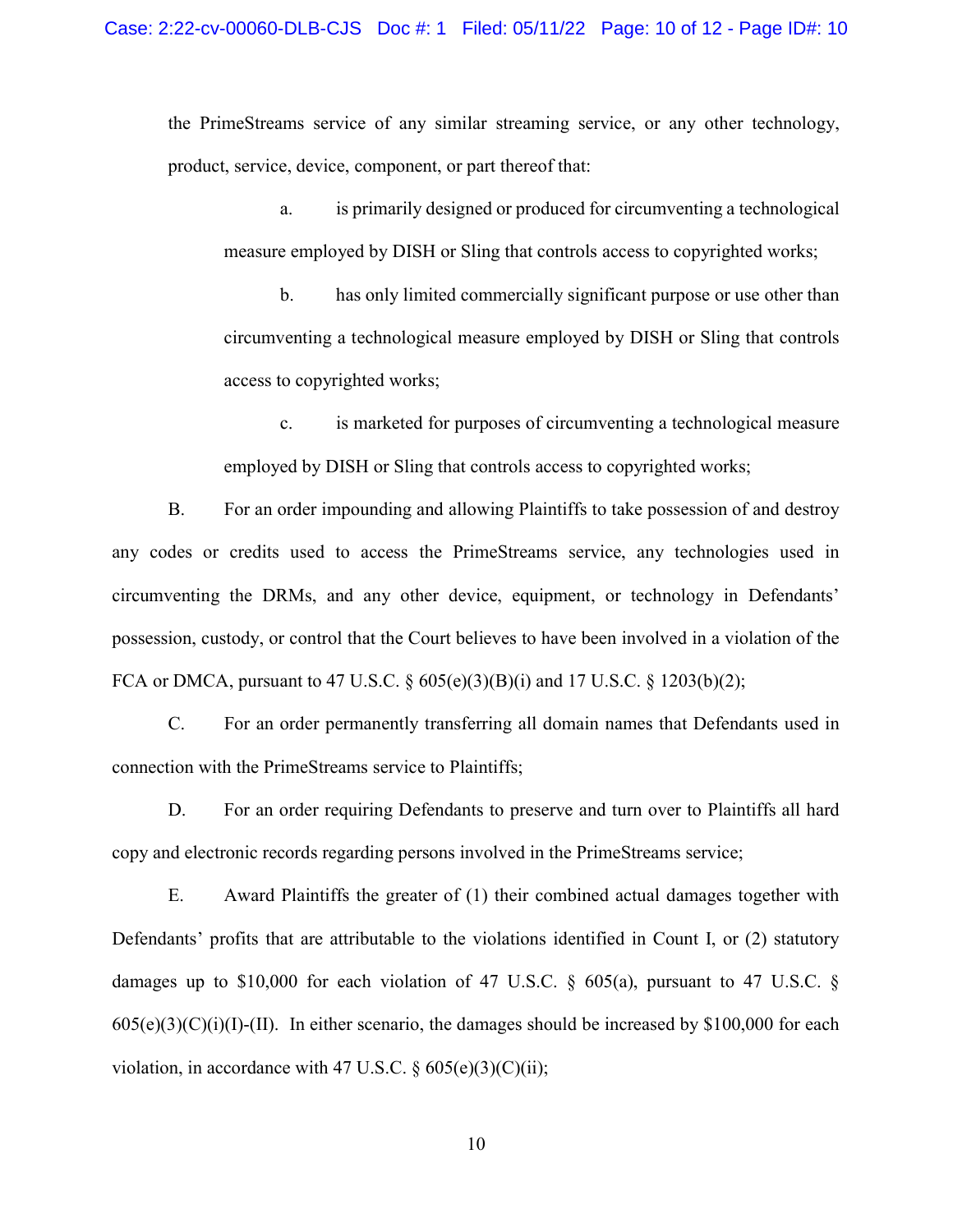F. Award Plaintiffs the greater of (1) their actual damages together with Defendants' profits that are attributable to the violations identified in Count II, or (2) statutory damages up to \$100,000 for each violation of 47 U.S.C. § 605(e)(4), pursuant to 47 U.S.C. § 605(e)(3)(C)(i)(I)-  $(II);$ 

G. Award Plaintiffs the greater of (1) their actual damages together with Defendants' profits that are attributable to the violations identified in Count III, or (2) statutory damages up to \$2,500 for each violation of 17 U.S.C. § 1201(a)(1)(A), pursuant to 17 U.S.C. § 1203(c)(2) and  $(c)(3)(A);$ 

H. Award Plaintiffs the greater of (1) their actual damages together with Defendants' profits that are attributable to the violations identified in Count IV, or (2) statutory damages up to \$2,500 for each violation of 17 U.S.C. § 1201(a)(2), pursuant to 17 U.S.C. § 1203(c)(2) and  $(c)(3)(A);$ 

I. Award Plaintiffs their attorneys' fees and costs under 47 U.S.C.  $\S 605(e)(3)(B)(iii)$ and 17 U.S.C. § 1203(b)(4)-(5);

J. For a complete and accurate accounting of all profits and other benefits received by Defendants as a result of the wrongful conduct identified in this complaint;

K. For pre and post-judgment interest on all damages awarded by the Court, from the earliest date permitted by law at the maximum rate permitted by law; and

L. For such additional relief as the Court deems just and equitable.